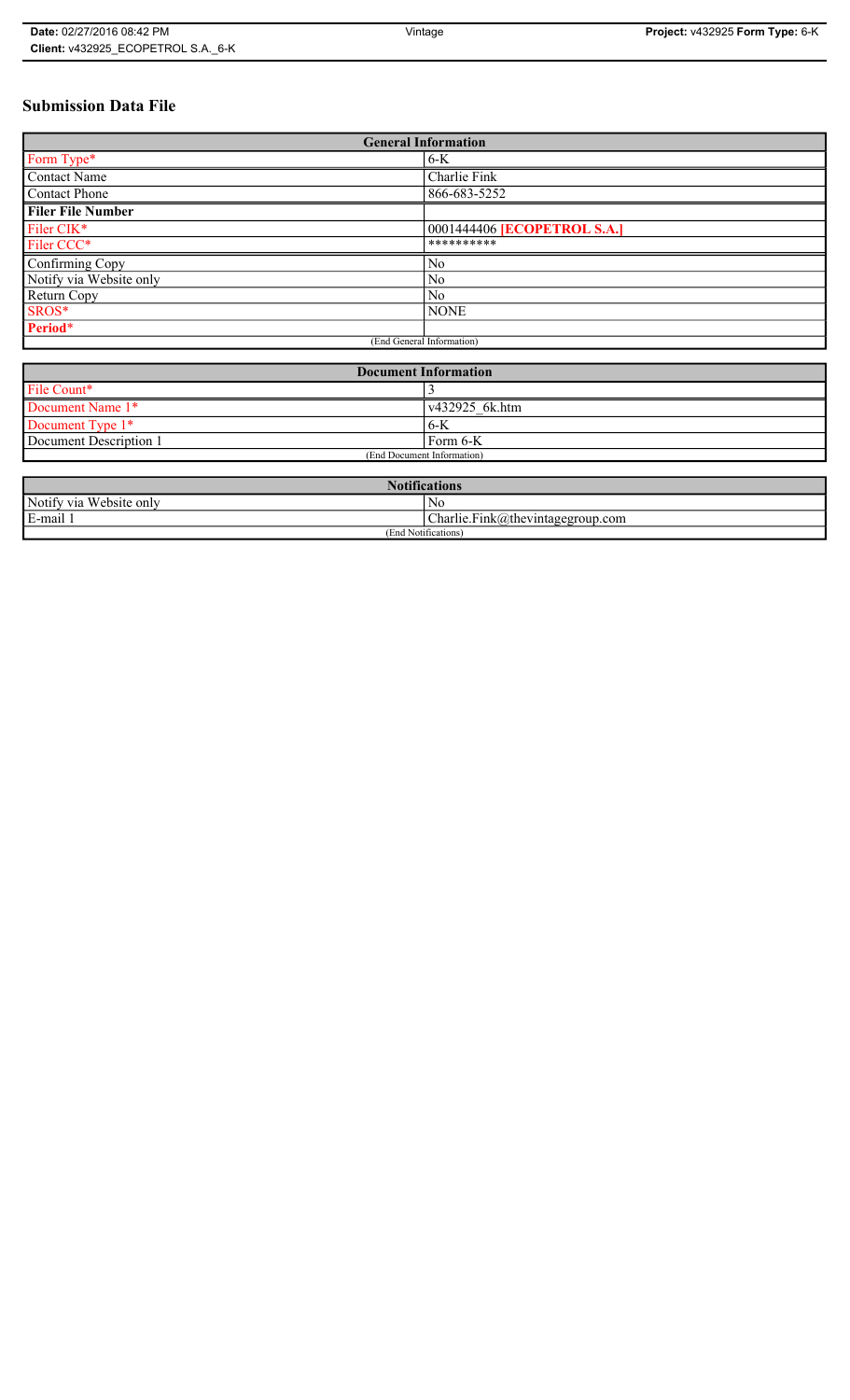### **UNITED STATES SECURITIES AND EXCHANGE COMMISSION Washington, D.C. 20549**

## **FORM 6-K**

## **REPORT OF FOREIGN PRIVATE ISSUER PURSUANT TO RULE 13a-16 OR 15d-16 UNDER THE SECURITIES EXCHANGE ACT OF 1934**

For the month of February, 2016 Commission File Number 001-34175

ECOPETROL S.A.

(Exact name of registrant as specified in its charter)

N.A.

(Translation of registrant's name into English)

COLOMBIA

(Jurisdiction of incorporation or organization)

Carrera 13 No. 36 – 24

BOGOTA D.C. – COLOMBIA (Address of principal executive offices)

Indicate by check mark whether the registrant files or will file annual reports under cover of Form 20-F or Form 40-F.

Form 20-F  $\boxtimes$  Form 40-F  $\Box$ 

Indicate by check mark if the registrant is submitting the Form 6-K in paper as permitted by Regulation S-T Rule 101(b)(1)

 $Yes \Box No \boxtimes$ 

Indicate by check mark if the registrant is submitting the Form 6-K in paper as permitted by Regulation S-T Rule 101(b)(7)

 $\mathbf{Y}\mathbf{es} \ \Box \ \mathbf{No} \ \overline{\mathbf{\mathbf{\Xi}}}$ 

Indicate by check mark whether the registrant by furnishing the information contained in this form is also thereby furnishing the information to the Commission pursuant to Rule 12g3-2(b) under the Securities Exchange Act of 1934.

## $Yes \Box No \boxtimes$

If "Yes" is marked, indicate below the file number assigned to the registrant in connection with Rule 12g3-2(b): 82- N/A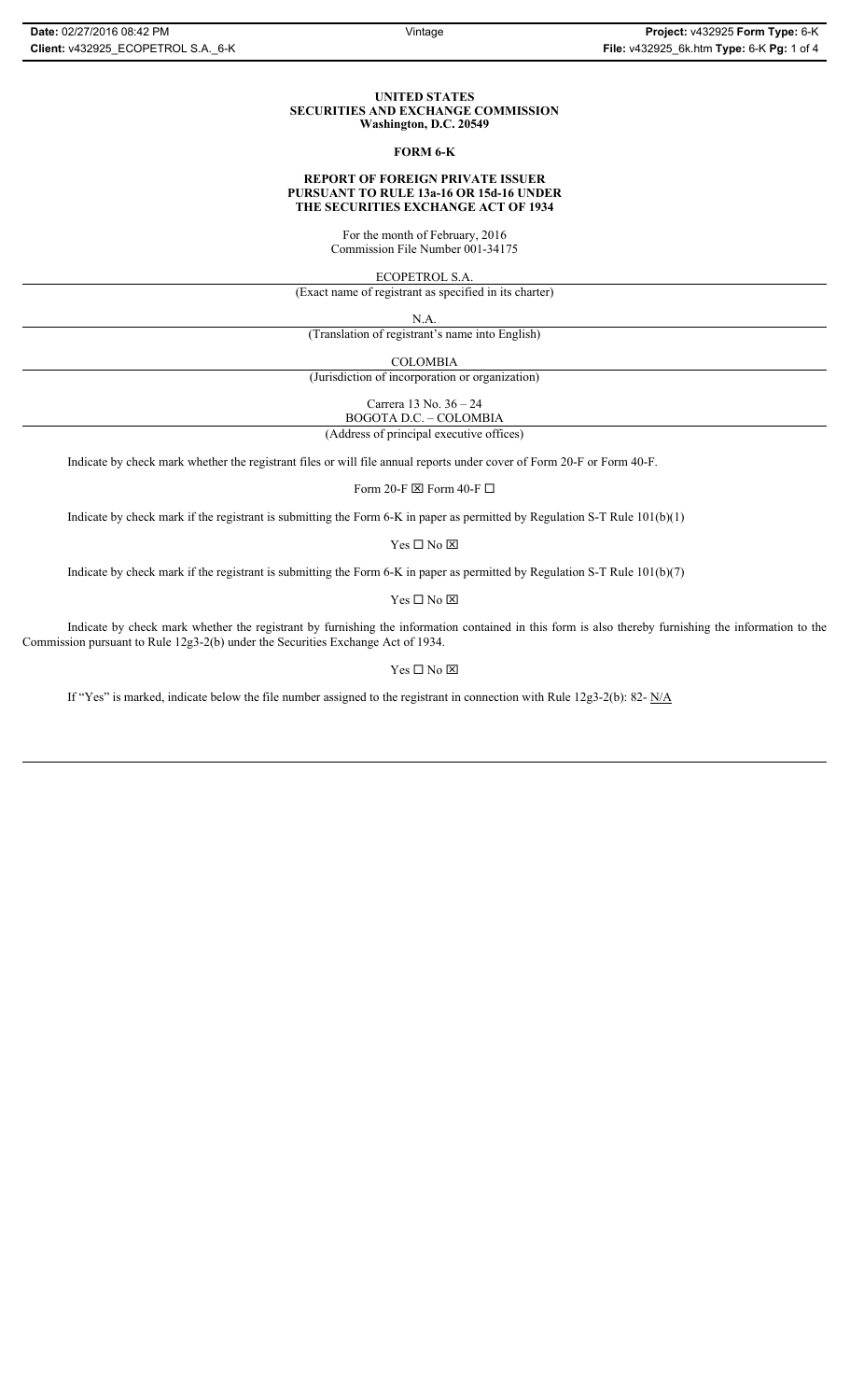## **Annual General Shareholders' Meeting of ECOPETROL S.A.**

The Chief Executive Officer of Ecopetrol S.A. hereby calls on Shareholders to attend the Annual General Shareholders' Meeting to be held on Thursday, March 31, 2016, starting at 9 a.m., at the International Center of Business and Exhibitions (Centro Internacional de Negocios y Exposiciones, Corferias), Bogotá, Colombia.

The agenda for the meeting will be:

- 1. Safety guidelines<br>2. Quorum Verifica
- 2. Quorum Verification<br>3. Opening by the Chief
- 3. Opening by the Chief Executive Officer<br>4. Approval of the Agenda
- Approval of the Agenda
- 5. Appointment of the Meeting's President 6. Appointment of the Commission in charge
- Appointment of the Commission in charge of scrutinizing elections and polling
- 7. Appointment of the Commission in charge of reviewing and approving the minutes of the meeting 8. Presentation of the report concerning the Board of Directors' activities, the Board's evaluation of the report concerning
- Presentation of the report concerning the Board of Directors' activities, the Board's evaluation of the Chief Executive Officer's performance, as well as the company's compliance with the corporate governance code
- 9. Presentation of 2015 performance report by the Board of Directors and by the Chief Executive Officer
- 10. Report by the Minority Shareholders Representative
- 11. Review and consideration of financial statements and consolidated financial statements as of December 31, 2015
- 12. Review of the External Auditor's Report
- 13. Approval of reports presented by the Management, and the External Auditor and approval of Financial Statements
- 14. Approval of proposal for dividend distribution
- 15. Election of the External Auditor and assignment of remuneration 16. Election of the Board of Directors
- 17. Propositions and miscellaneous

As from March 7, 2016, shareholders will exercise the right to inspect the books and documents that the Colombian Commercial Code refers to. This information may be consulted at the Company's main offices (Cra. 7 No. 37-69 Bogota, Colombia), in a time schedule from 7:30 a.m. to 4:00 p.m. 2015 performance report may be consulted on Ecopetrol Web site.

The résumés of candidates for the Board of Directors and for the External Auditor are available to the shareholders on Ecopetrol Web site.

Shareholders that may not attend the Shareholders´ Meeting may be represented through a proxy, granted in writing, which gathers the requisites established in Colombian Commercial Law. Shareholders may download from the Web site the proxy models that may be used.

Except for the cases of legal representation, managers and employees of Ecopetrol shall not represent shares other than their own, while in exercise of their posts, or substitute the powers of attorney conferred to them. Neither shall they be able to vote on the year-end financial statements.

In all events, shareholders representation shall strictly comply with the rules established under Colombian Securities Law and Regulations, regarding illegal, unauthorized and unsafe practices of the issuers of securities.

## **JUAN CARLOS ECHEVERRY GARZÓN**

**Chief Executive Officer**



The meeting will be broadcasted live on local TV and on Ecopetrol Web site.

**Bogota, February 26, 2016**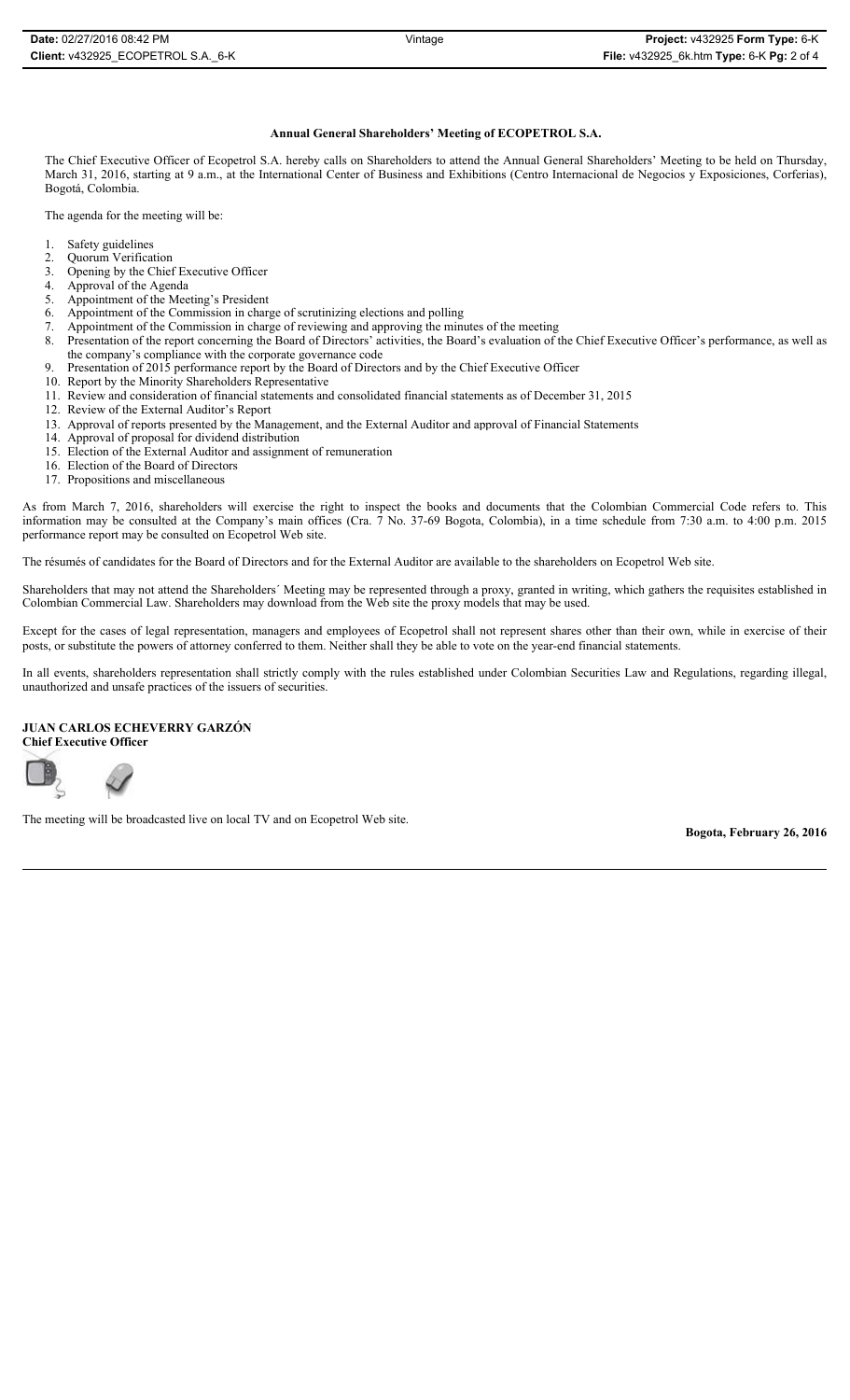## -----------------------------------------

*Ecopetrol is the largest company in Colombia and is an integrated oil & gas company; it is among the top 50 oil companies in the world and among the four top ones in Latin America. Besides Colombia - where it generates over 60% of the national production - it has exploration and production activities in Brazil, Peru & the US (Gulf of Mexico). Ecopetrol owns the largest refinery in Colombia and most of the pipeline and multi-product pipeline network in the country, and is significantly increasing its participation in bio-fuels.*

*This release contains statements that may be considered forward looking statements within the meaning of Section 27A of the U.S. Securities Act of 1933 and Section 21E of the U.S. Securities Exchange Act of 1934. All forward-looking statements, whether made in this release or in future filings or press releases or orally, address matters that involve risks and uncertainties, including in respect of the Company's prospects for growth and its ongoing access to capital to fund the Company's business plan, among others. Consequently, changes in the following factors, among others, could cause actual results to differ materially from those included in the forward-looking statements: market prices of oil & gas, our exploration and production activities, market conditions, applicable regulations, the exchange rate, the Company's competitiveness and the performance of Colombia's economy and industry, to mention a few. We do not intend, and do not assume any obligation to update these forward-looking statements.*

## **For further information, please contact:**

**Head of Corporate Finance and Investor Relations** María Catalina Escobar Phone: (+571) 234 5190 E-mail: *investors@ecopetrol.com.co* 

**Media Relations (Colombia)**  Jorge Mauricio Tellez Phone: + 571-234-4329 e-mail: mauricio.tellez@ecopetrol.com.co